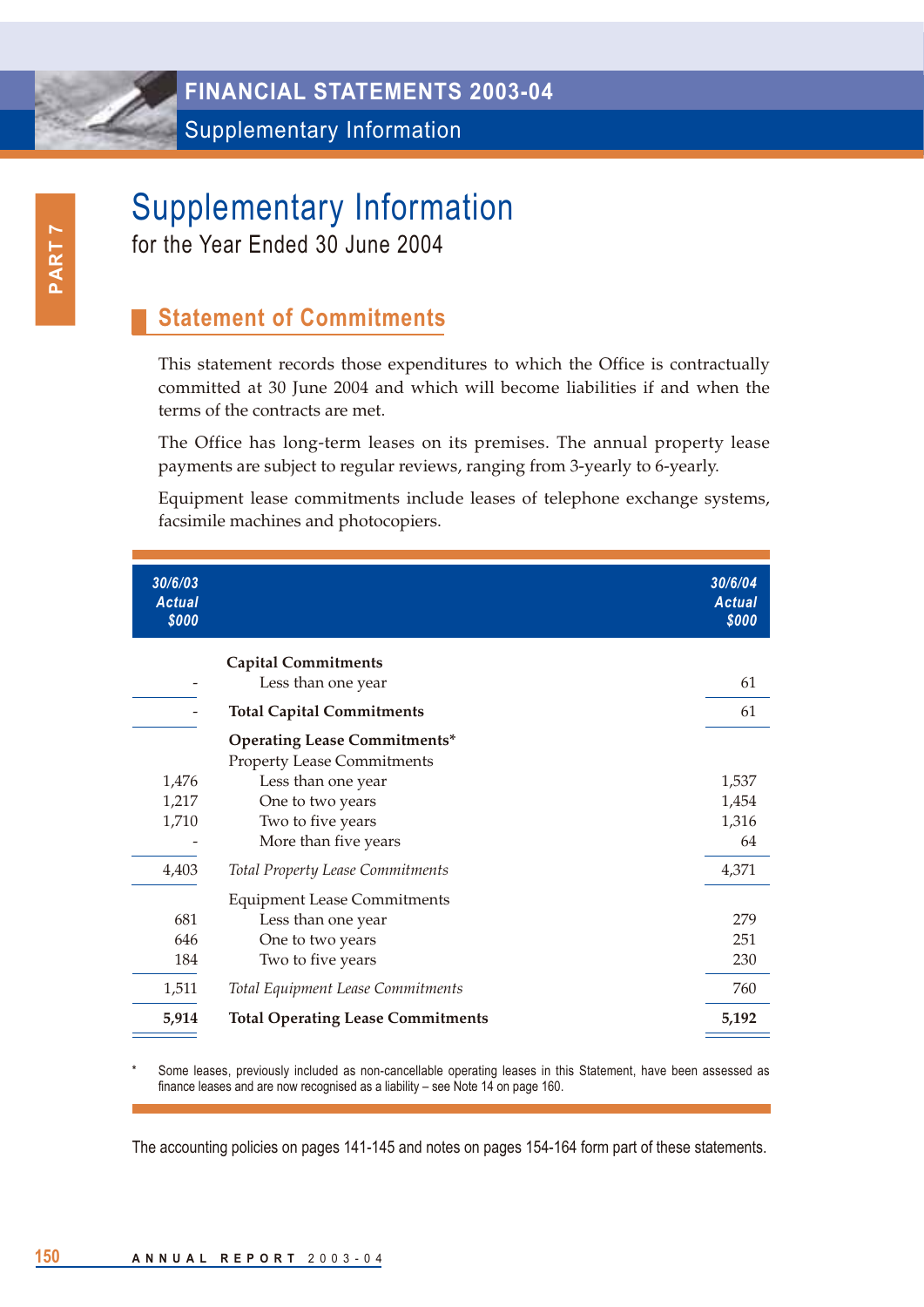Supplementary Information

#### **Statement of Contingent Liabilities**

This statement discloses situations which exist at 30 June 2004, the ultimate outcome of which is uncertain and will be confirmed only on the occurrence of one or more future events after the date of approval of the Financial Statements.

The Office did not have any contingent liabilities as at 30 June 2004 (2003 – nil). There is potential for claims to arise against the Office as a result of defalcations and other losses within entities of which the Controller and Auditor-General is the auditor. No demands for compensation have been made by any party as at the date of these financial statements. It is therefore impracticable to estimate any potential financial effect. The Office has professional indemnity insurance.

There were no contingent assets as at 30 June 2004 (2003 – nil).

The accounting policies on pages 141-145 and notes on pages 154-164 form part of these statements.

**B.28**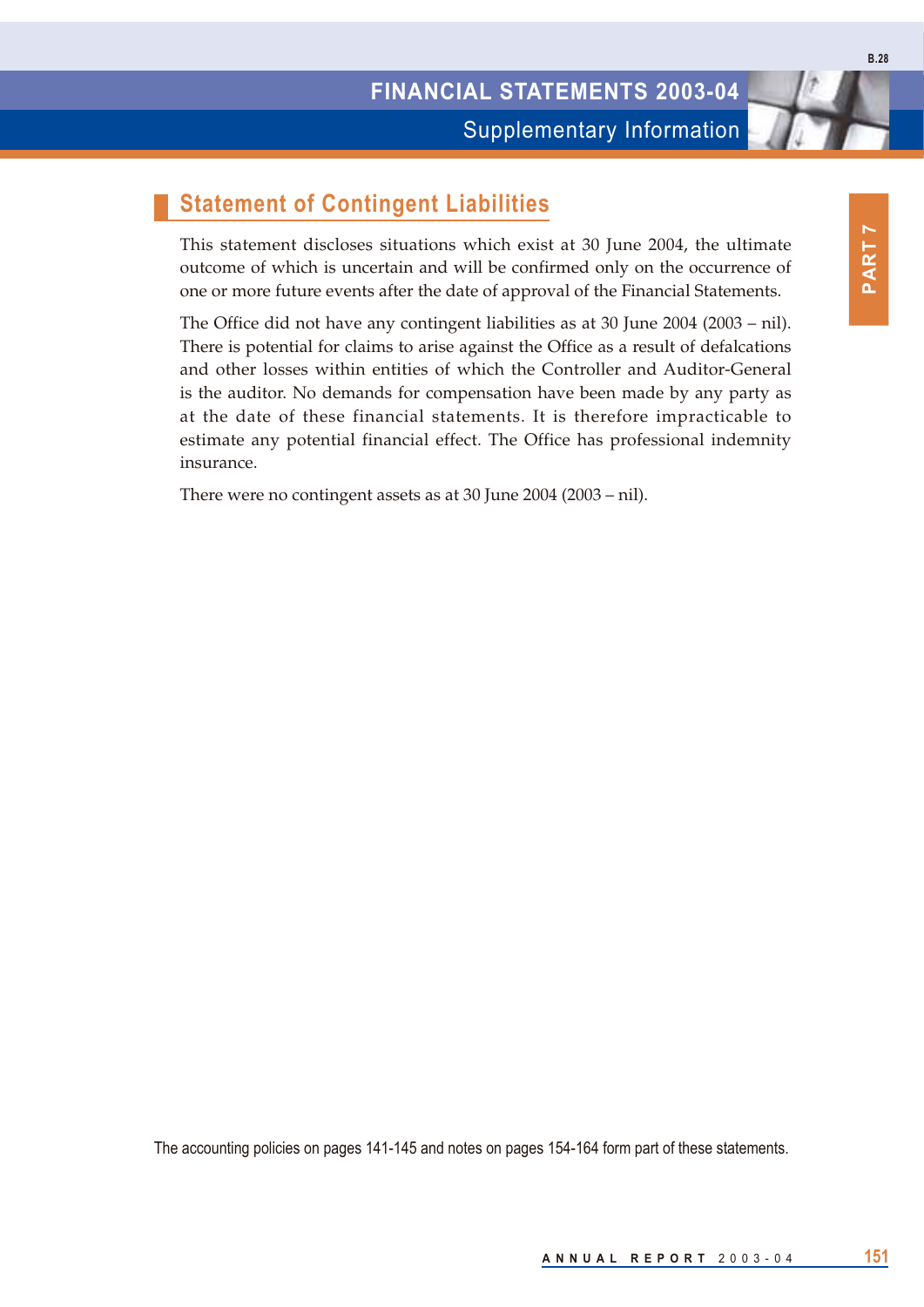### **FINANCIAL STATEMENTS 2003-04**

Supplementary Information

## **Statement of Appropriations**

This Statement of Appropriations reports actual expenses incurred against each appropriation administered by the Office for the year ended 30 June 2004.

|                                                                                                                  | <b>GST Exclusive</b><br>\$000 | 2003-04<br><b>Output Expenses</b><br><b>GST Inclusive<sup>1</sup></b><br>\$000 | <b>Appropriations</b><br><b>GST Inclusive</b><br>\$000 |
|------------------------------------------------------------------------------------------------------------------|-------------------------------|--------------------------------------------------------------------------------|--------------------------------------------------------|
| <b>Operating Flows</b>                                                                                           |                               |                                                                                |                                                        |
| <b>Annual Appropriations</b>                                                                                     |                               |                                                                                |                                                        |
| Mode B Gross<br>D1 Reports and advice to Parliament<br>D2 Controller function<br>D3 Non-contested audit services | 4,661<br>252<br>3,474         | 5,249<br>284<br>3,921                                                          | 5,287<br>293<br>4,533                                  |
| <b>Total Annual Appropriations</b>                                                                               | 8,387                         | 9,454                                                                          | 10,113                                                 |
| <b>Other Appropriations</b>                                                                                      |                               |                                                                                |                                                        |
| Mode B Gross<br>D1 Reports and advice to Parliament <sup>2</sup>                                                 | 581                           | 581                                                                            | 581                                                    |
| Mode B Net<br>D4 Contested audit services <sup>3</sup>                                                           | 31,686                        | 35,648                                                                         | 33,200                                                 |
| <b>Total Other Appropriations</b>                                                                                | 32,267                        | 36,229                                                                         | 33,781                                                 |
| Total Output Expenses as reported in the<br><b>Statement of Financial Performance</b>                            | 40,654                        |                                                                                |                                                        |
| <b>Capital Flows</b>                                                                                             |                               |                                                                                |                                                        |
| Non-Departmental Annual Appropriation                                                                            |                               |                                                                                |                                                        |
| Repayment of Debt<br>Overdraft repayment <sup>4</sup>                                                            |                               | 412                                                                            | 500                                                    |
| <b>Total Appropriations</b>                                                                                      |                               | 46,095                                                                         | 44,394                                                 |

1 GST is based upon the amount of revenue received within each output. All Appropriations are GST-inclusive, except for Other Appropriations (Mode B Gross) which are exempt from GST.

2 Costs incurred pursuant to clause 5 of Schedule 3 of the Public Audit Act 2001.

3 Costs incurred pursuant to section 10 of the Public Finance Act 1989.

4 Provides for the repayment of principal on an overdraft facility.

The accounting policies on pages 141-145 and notes on pages 154-164 form part of these statements.